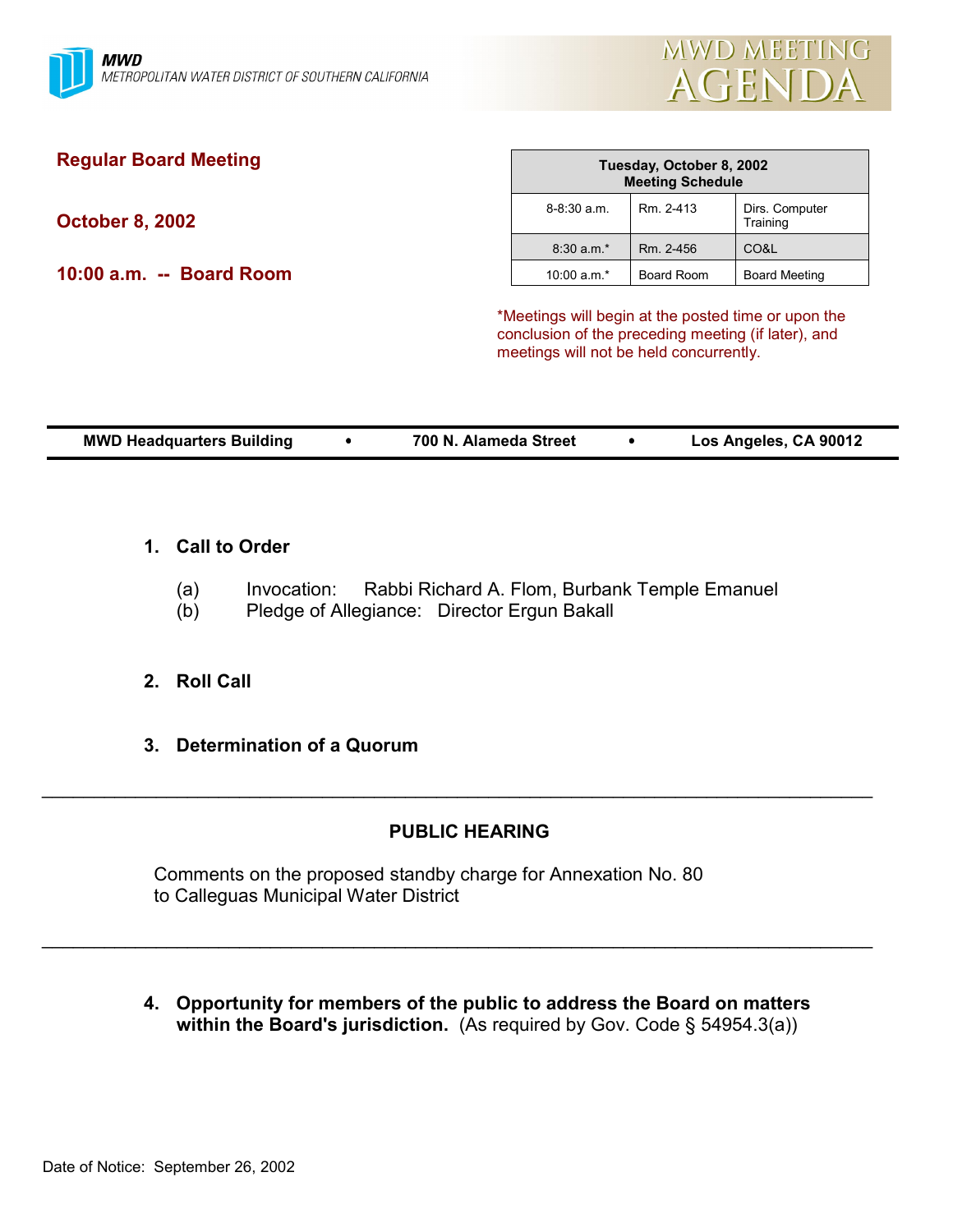### **5. OTHER MATTERS**

- A. Approval of the Minutes of the Meeting for September 10, 2002. (A copy has been mailed to each Director) Any additions, corrections, or omissions
- B. Presentation of ten-year service pin to Vice Chairman William G. Luddy, representing City of Los Angeles
- C. Adopt motion to adjourn the November Board Meeting to November 19, 2002 (due to Veterans Day). (Committee meetings on November 18 and 19, 2002)
- D. Report of Nominating Committee
	- (a) Nomination of Board Chairman
	- (b) Election
- E. Committee appointments. (Exec.)
- F. Chairmanís Monthly Activity Report

#### **6. DEPARTMENT HEADS' REPORTS**

- A. Chief Executive Officer's Reports:
	- i. Oral report on Colorado River matters. (LC&P)
	- ii. Oral report on Bay-Delta and State Water Project matters. (LC&P, WPQ&R)
	- iii. Chief Executive Officer's summary of Metropolitan's activities for the month of September. **(Written report to be sent separately)**
- B. General Counsel's summary of Legal Department activities for the month of September. **(Written report to be sent separately)**
- C. General Auditor's summary of activities for the month of September
- D. Ethics Officer's summary of activities for the month of September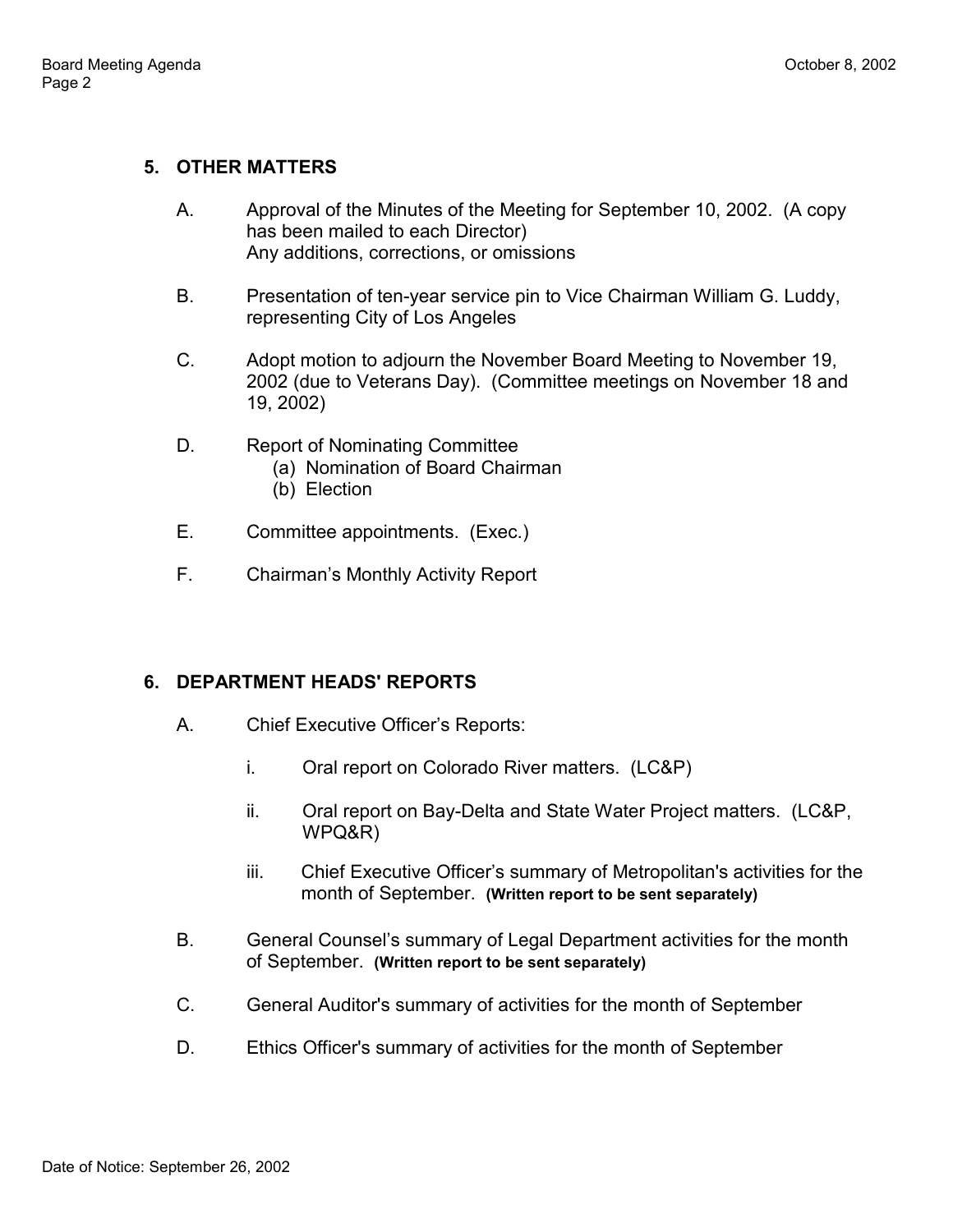## **7. ORAL REPORTS OF STANDING COMMITTEES**

- 7-1 Executive Committee (Phillip J. Pace, Chair)
- 7-3 Budget, Finance and Investment (Jorge G. Castro, Chair)
- 7-4 Communications, Outreach and Legislation (Anthony R. Fellow, Chair)
- 7-5 Engineering and Operations (Marion V. Ashley, Chair)
- 7-6 Legal, Claims and Personnel (Langdon W. Owen, Chair)
- 7-7 Water Planning, Quality and Resources (Gary A. Morse, Chair)

#### **8. CONSENT CALENDAR ITEMS -- ACTION**

**8-1** Approve risk management policy for purchase of Colorado River Aqueduct supplemental energy requirements, and amend Administrative Code. (BF&I, E&O)

**Recommendation:**

**Option #1:**

**Adopt the CEQA determination and**

- **a. Approve the Colorado River Aqueduct Supplemental Energy Risk Management Policy; and**
- **b. Approve the changes to Metropolitan's Administrative Code.**
- **8-2** Authorize \$20.5 million in budgeted CIP funds to implement Phase 1 of the Water System Control Master Plan (Approps. 15397, 15398 and 15399). (E&O)

**Recommendation:**

**Option #1:**

**Adopt the CEQA determination and authorize funds in the amount of \$11.0 million for the Control System Enhancement Program (Approp. 15397), \$8.10 million for the Distribution System Control and Equipment Upgrade Program (Approp. 15398), and \$1.40 million for the Treatment Plants Control and Equipment Upgrade Program (Approp. 15399).**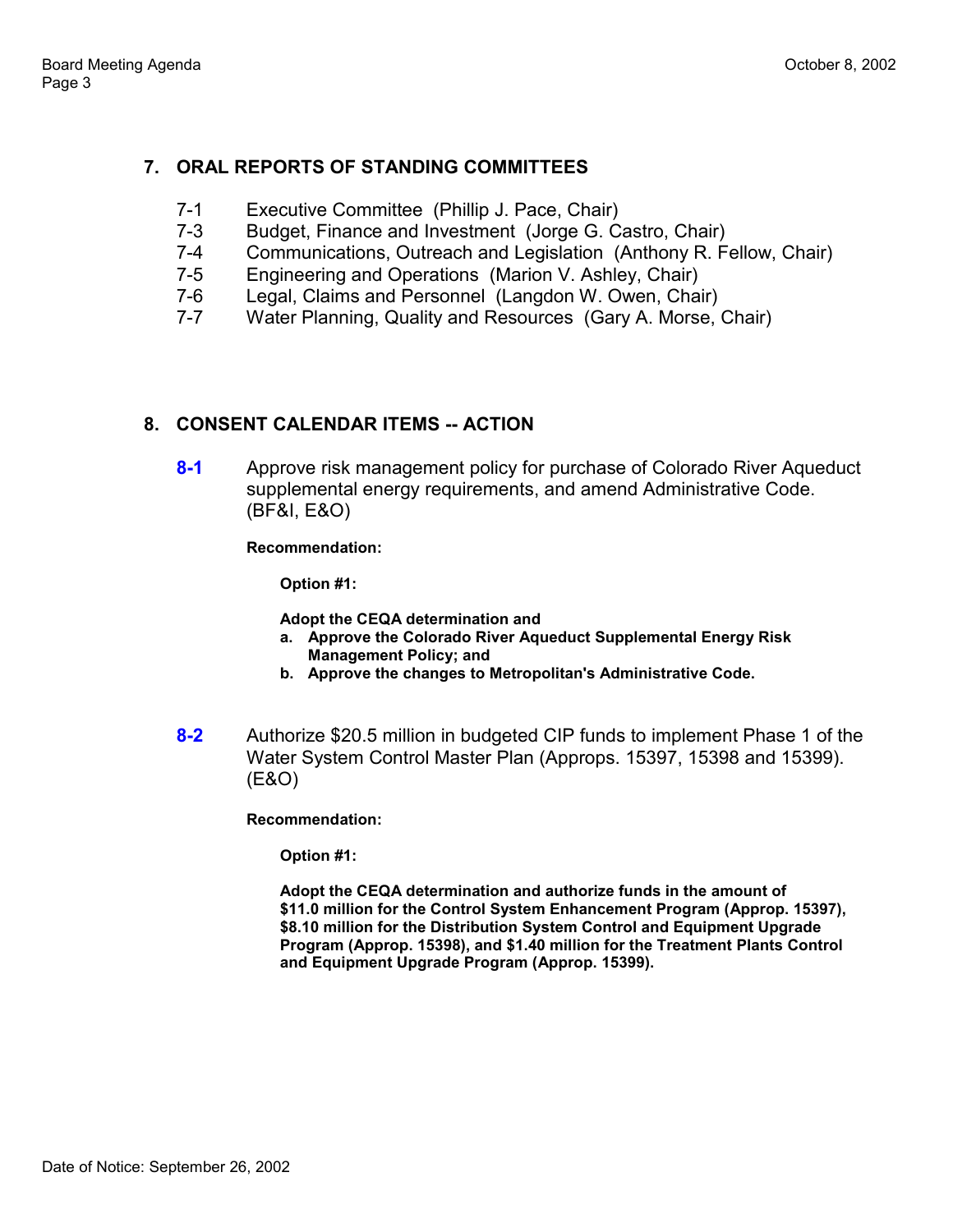**8-4** Authorize entering into an agreement for the Conjunctive Use Storage Project with Three Valleys Municipal Water District under Proposition 13. (WPQ&R)

**Recommendation:**

**Option #1:**

**Adopt the CEQA determination and authorize the CEO with the approval of the General Counsel to enter into agreement based on the Program Term Sheet for the Live Oak Basin Conjunctive Use Project with Three Valleys Municipal Water District and the city of La Verne.**

**8-5** Appropriate \$1.25 million and enter into an agreement, not to exceed \$750,000, to provide consulting design services for preliminary design and environmental documentation preparation of Phase I of the East Marina at the Diamond Valley Lake (Approp. 15401). (DVR 9/17)

**Recommendation:**

**Option #1:**

**Adopt the CEQA determination and**

- **a. Appropriate \$1.25 million and authorize the preliminary design and preparation of environmental documentation for Phase I facilities at the DVL East Marina; and**
- **b. Authorize award of agreement for design services to the successful bidder in an amount not to exceed \$750,000.**
- **8-6** Approve conceptual sanitation plan for recreation within the Diamond Valley Lake watershed. (DVR 9/17)

**Recommendation:**

**Adopt the CEQA determination and approve the conceptual sanitation plan for recreation within the Diamond Valley Lake watershed.**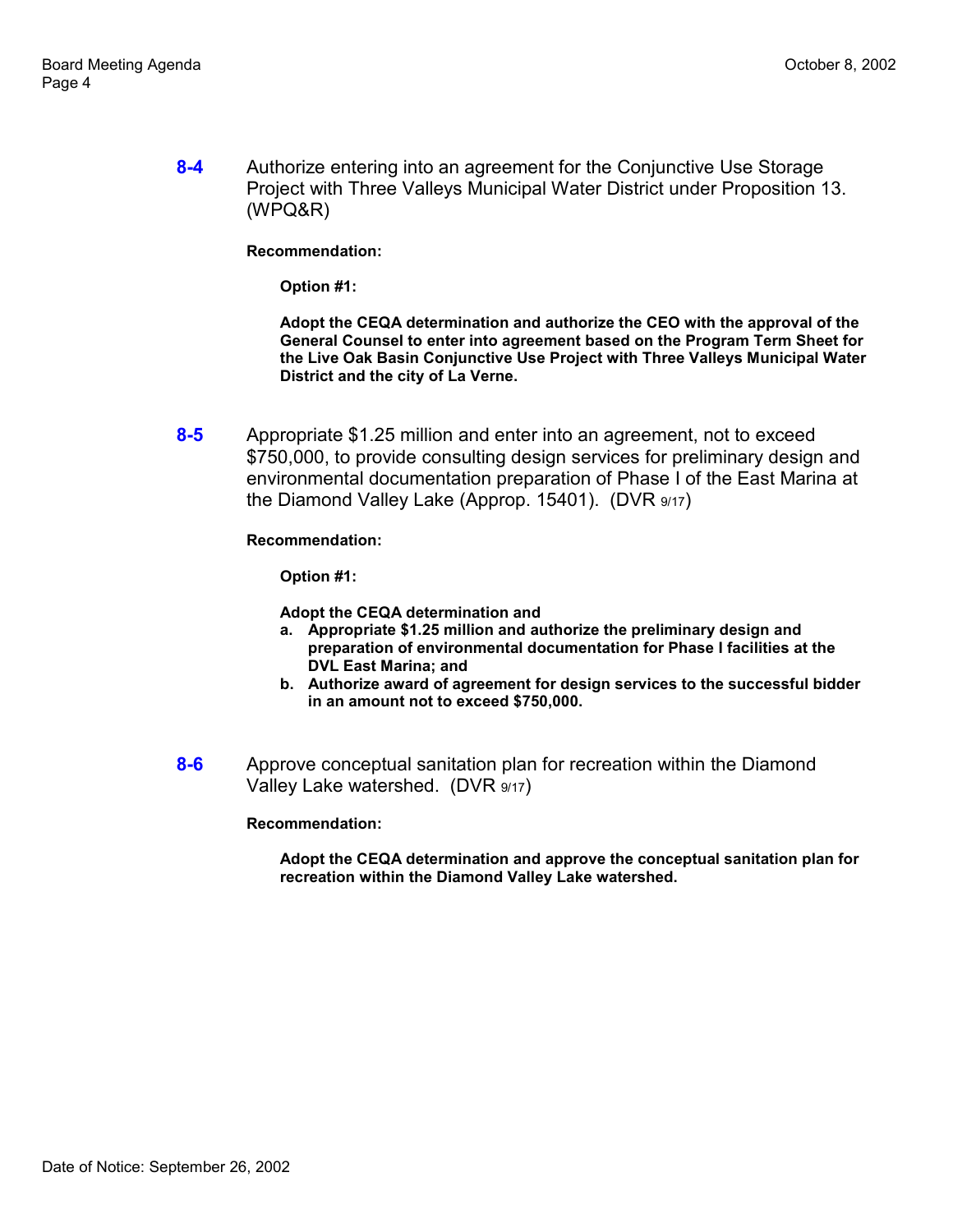**8-7** Appropriate \$750,000 and enter into an agreement, not to exceed \$575,000, to provide geotechnical studies of the Diamond Valley Lake East Recreation Area. (DVR 9/17)

**Recommendation:**

**Option #1:**

**Adopt the CEQA determination and**

- **a. Increase Appropriation No. 15334 by \$750,000; and**
- **b. Authorize award of agreement for geotechnical services to the named candidate in an amount not to exceed \$575,000.**
- **8-8** Approve fiscal year 2002/03 funding for new association memberships with annual dues exceeding \$3,000 and ongoing memberships requiring Board approval, not to exceed \$450,000. (Exec. 9/17)

**Recommendation:**

**Option #1:**

**Adopt the CEQA determination and authorize the Chief Executive Officer to pay the above-listed expected membership dues/assessments for calendar year 2003, to be paid in FY 2002/03.**

#### **(END OF CONSENT CALENDAR)**

#### **9. OTHER BOARD ITEMS - ACTION**

**9-1** Adopt resolution to approve notice of potential discontinuance of service of surplus water from October 1, 2003 through September 30, 2004. (WPQ&R) **(Two-thirds vote required)**

**Recommendation:**

**Option #1:**

**Adopt the CEQA determination and the Resolution of the Board of Directors giving notice of potential discontinuance of service of Interim Agricultural Water Program water in 2003.**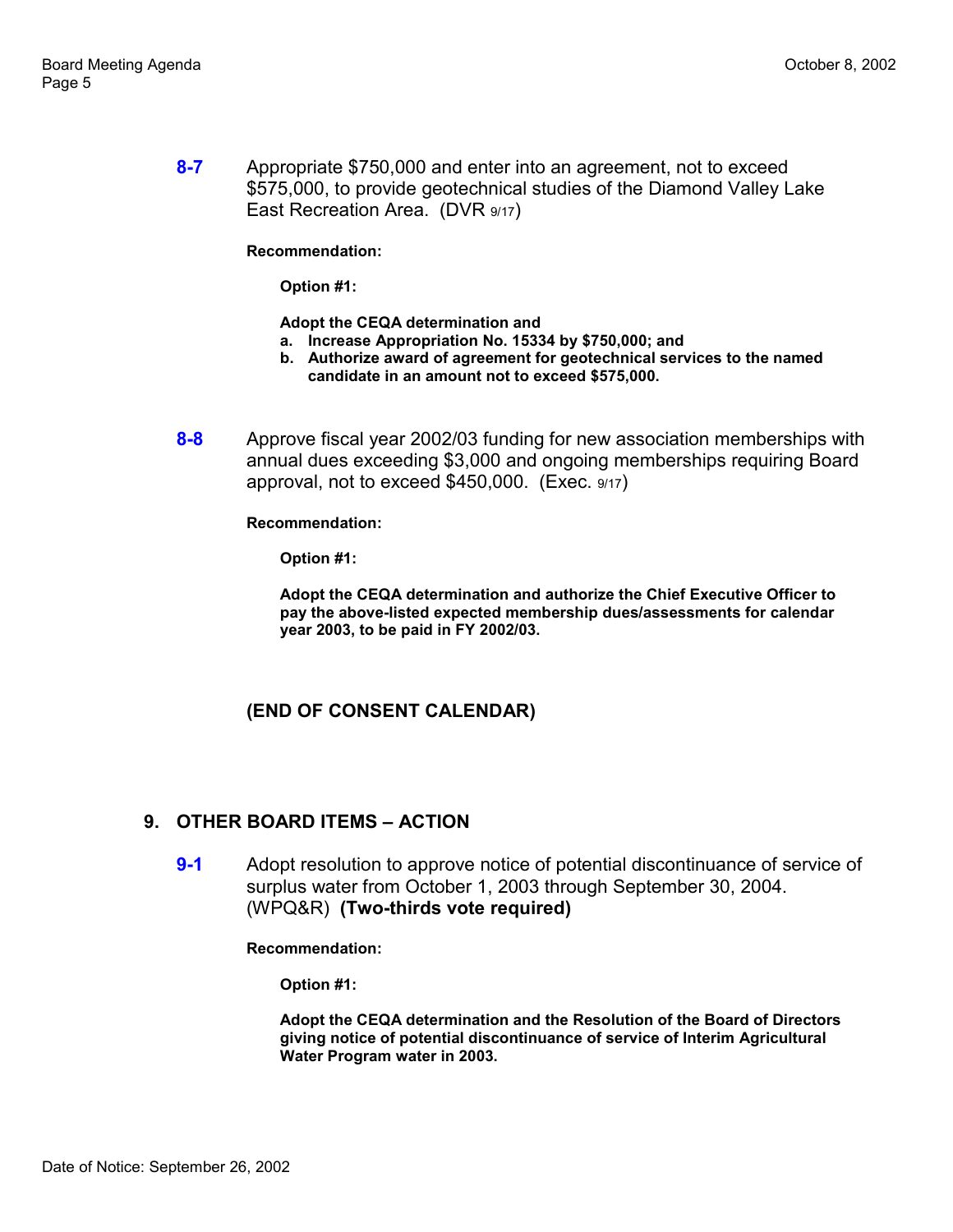- 9-2 Approve an implementation plan for the San Diego Pipeline 6 project. (E&O, WPQ&R) **(To be mailed separately)**
- **9-3** Adopt California Environmental Quality Act documents and approve a specific plan for the Diamond Valley Lake Park. (DVR 9/17)

#### **Recommendation:**

**Option #1:**

**Adopt the CEQA determination and approve the Diamond Valley Lake Park Specific Plan.**

**9-4** Approve Principles of Agreement for water supply arrangements pursuant to San Luis Rey Indian Water Rights Settlement Act. (LC&P)

**Recommendation:**

**Option #1:**

**Adopt the CEQA determination and approve the principles of agreement for the water supply arrangements to facilitate implementation of the San Luis Rey Indian Water Rights Settlement Act.**

**9-5** Review Record of Decision and action on the right-of-way grant for the Cadiz Groundwater Storage and Dry-Year Supply Program. (WPQ&R)

**Recommendation:**

**Staff has concluded that material changes have occurred since the Cadiz Project was approved for investigation. Staff's recommendation is Option #2, and that further board action on the project be deferred for the following reasons:**

- **1. Uncertainty over the availability of surplus water arising from unexpected hydrological conditions and the near term and potentially longer term threat of suspension of the Interim Surplus Guidelines.**
- **2. The growing realization that significant quantities of native groundwater may not be available for export from this project as a result of public opposition and the limitations of the groundwater monitoring and management program. This adversely affects previous estimates of dry year water availability and project water supply costs.**
- **3. The demand for Colorado River water supply for our blend treatment plants to maintain compliance with the new federal disinfectant by-product standards. This regulatory compliance imperative, over the next 10 years, may reduce our flexibility to store Colorado River water in the planned Cadiz and other off-aqueduct storage programs.**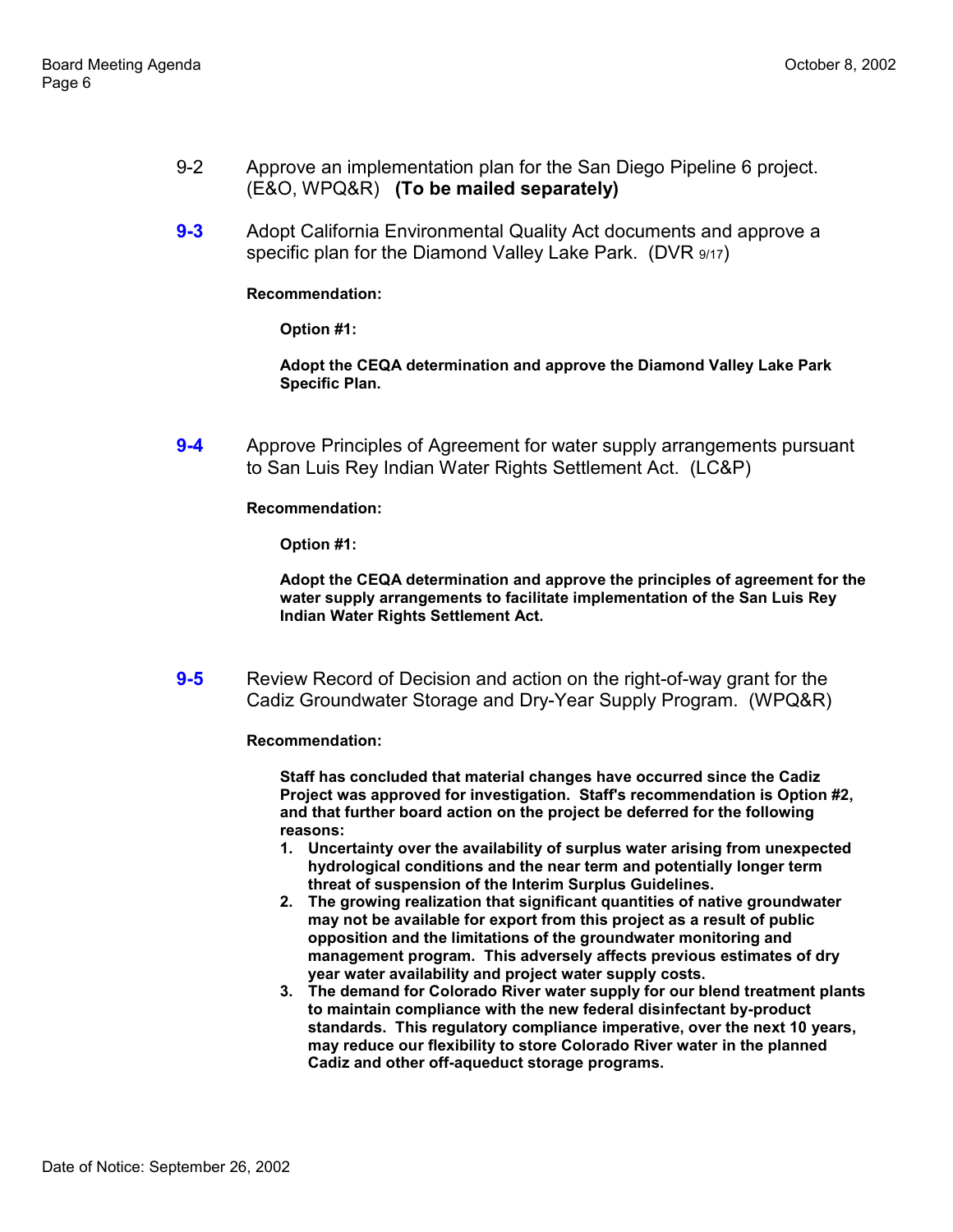- **4. Increased capital costs above the \$150 million estimate, as verified by independent consultant Black & Veatch requiring further time for negotiations with Cadiz Inc. should the Board desire to move forward.**
- **5. The money that is planned to be spent on the Cadiz Project may be needed elsewhere to acquire water supplies that are not dependent upon surplus Colorado River water and the availability of disputed local groundwater supplies.**
- **6. The position of our outside counsel and our Chief Financial Officer, that the proposed contract as negotiated places substantial financial risk on Metropolitan due to: increased capital and operating costs; higher per unit water supply and storage costs due to the uncertain native and surplus water supplies noted above; increased potential for environmental compliance cost and/or environmental litigation; and the difficulty of fully insulating Metropolitan from a Cadiz default.**
- **7. Although the Cadiz Project is listed in the California Colorado River Water Use Plan as one of the projects under consideration to assist the state in meeting its goal of 4.4 million acre-feet of annual Colorado River water use, it ids not a condition of the QSA or a condition of the Interim Surplus Guidelines, and is not a prerequisite to meeting Metropolitan's long term storage objectives.**

# **10. BOARD INFORMATION ITEMS**

- **10-1** Status report for the Inland Feeder Program for activities through August 2002. (E&O) **[Any discussion of potential litigation to be heard in closed session. Conference** with legal counsel—significant exposure to litigation (two matters); to be heard in **closed session pursuant to Gov. Code ß 54956.9(b)]**
- **10-2** Preliminary Analysis of State Water Project Calendar Year 2003 Statement of Charges. (BF&I)

#### **11. REPORTS OF SPECIAL COMMITTEES**

#### **12. FUTURE AGENDA ITEMS**